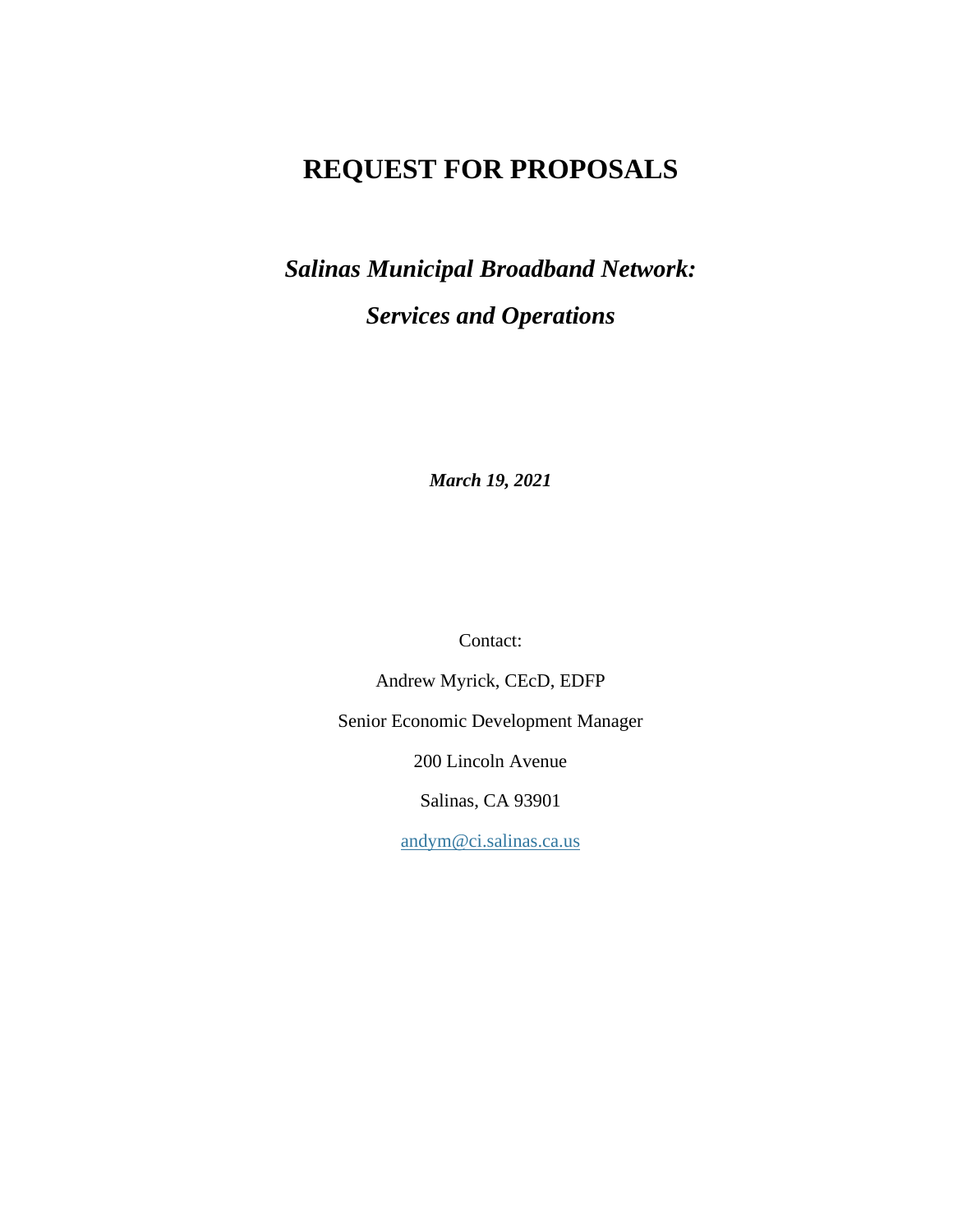| I.    |                    |  |
|-------|--------------------|--|
| II.   |                    |  |
|       | A.                 |  |
|       | $\boldsymbol{B}$ . |  |
|       | $\mathcal{C}$ .    |  |
|       | D.                 |  |
| Ш.    |                    |  |
| IV.   |                    |  |
|       | $\boldsymbol{A}$ . |  |
|       | <b>B.</b>          |  |
| V.    |                    |  |
|       | $\boldsymbol{A}$ . |  |
|       | <b>B.</b>          |  |
|       | $\mathcal{C}$ .    |  |
| VI.   |                    |  |
|       | $\boldsymbol{A}$ . |  |
|       | <b>B.</b>          |  |
|       | C.                 |  |
|       | D.                 |  |
|       | $E$ .              |  |
|       | $\boldsymbol{F}$ . |  |
|       | G.                 |  |
|       | H.                 |  |
| VII.  |                    |  |
| VIII. |                    |  |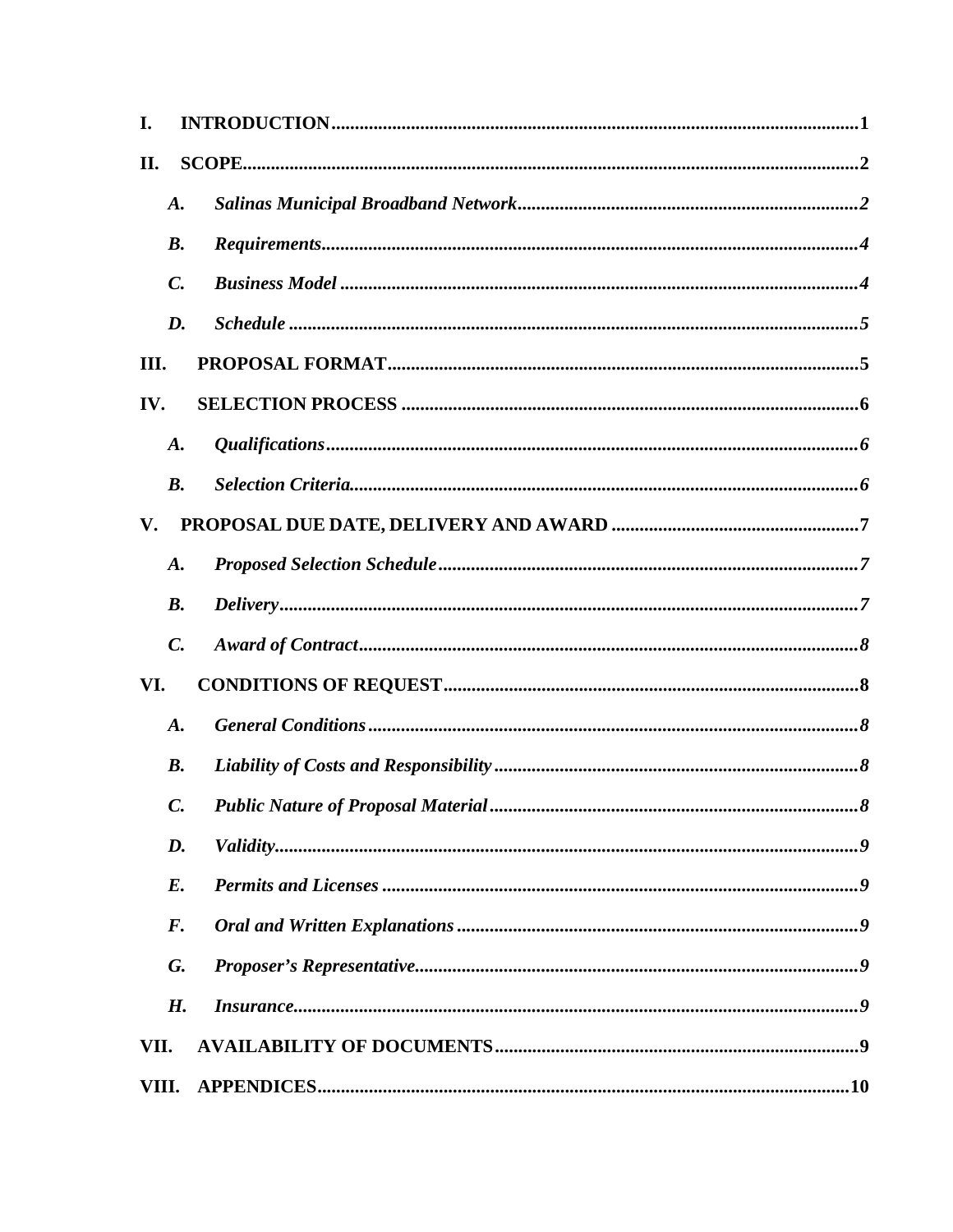| <b>A.</b> | Reciprocal Fiber Agreement between City of Salinas and ExteNet10    |
|-----------|---------------------------------------------------------------------|
|           | Electronic Map of Existing Fiber Assets in City of Salinas (.KMZ)10 |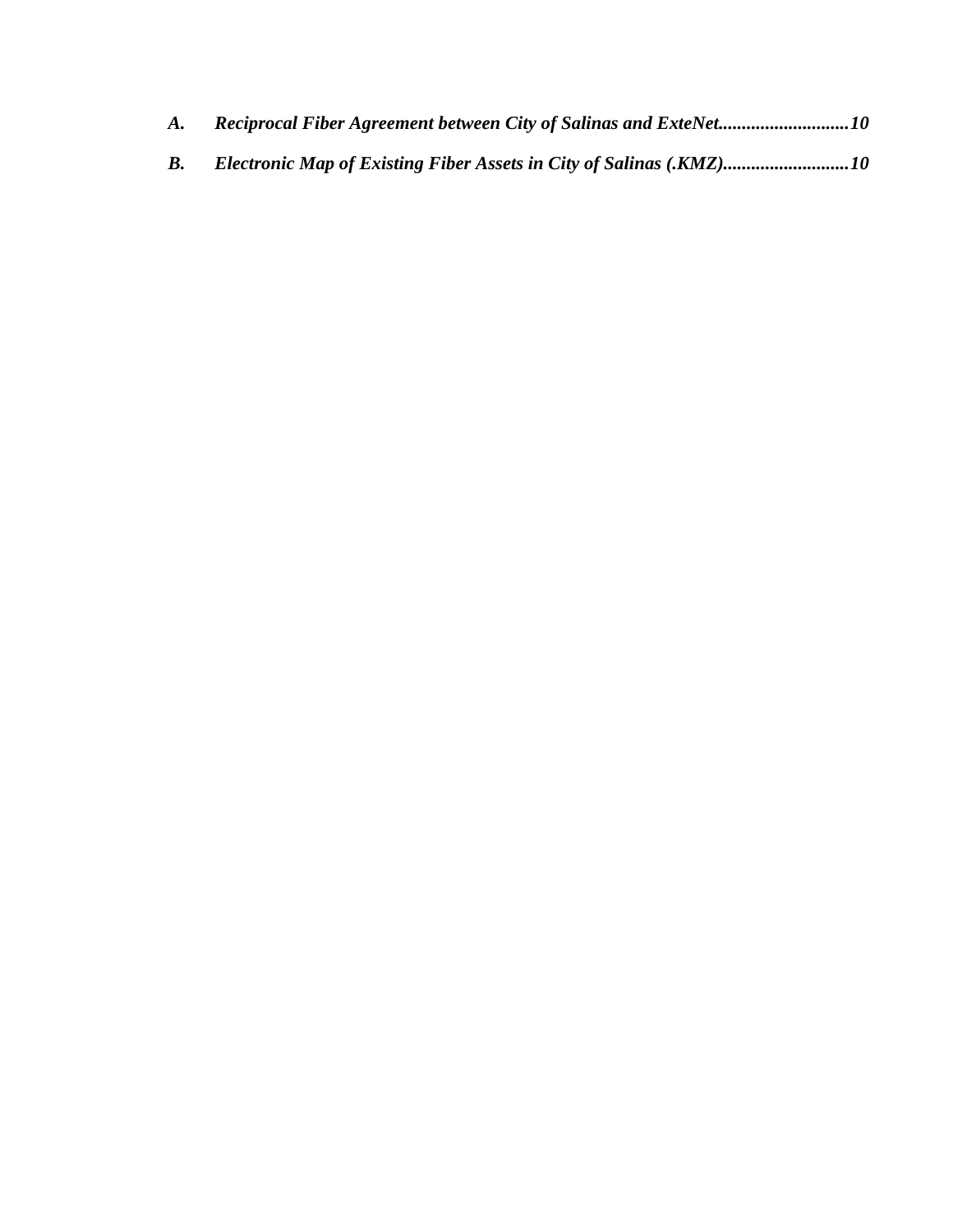## **I. INTRODUCTION**

The City of Salinas ("City"), a charter city located in Monterey County, California, is requesting proposals from qualified companies to operate, provision, maintain and/or provide services on the *Salinas Municipal Broadband Network (Salinas Network),* as described below.

The City does not intend to limit or predetermine the extent or nature of proposals submitted by respondents. Respondents should bear in mind that the City reserves the right to accept or reject any proposal. The City may accept proposals, in full or in part, from one or more respondents. However, the City envisions receiving proposals which address one or more of the following elements:

- Providing low cost, reliable consumer broadband service, delivered to residents *inside their homes* at download and upload speeds sufficient to enable full and unrestricted access to online services, including but not limited to government, information, education, telehealth, shopping and entertainment services, and full participation in online activities, including but not limited to those necessitated by public health restrictions. The City will look most favorably on proposals that demonstrate the ability to deliver such service to areas and residents with the greatest need, without qualification or screening requirements including but not limited to income limits, benefit eligibility and credit checks.
- Non-exclusive licensing by respondents of surplus (i.e. not needed to support consumer service) dark fiber on the Salinas Network for the purpose of providing dedicated gigabitclass service for large numbers of commercial, industrial and institutional users. Reliability, availability, quality and other metrics should be equal to or better than that achieved by bestof-class providers elsewhere.
- Selling such services to the City of Salinas on an anchor customer basis.
- Operation and maintenance of the Salinas Network on a contract basis.

A study<sup>[1](#page-3-0)</sup> was completed in 2019 which evaluated the options available to the City to support the deployment, availability and accessibility of consumer and commercial broadband services for all residents and businesses (the 2019 Study). This study, linked below, supplements the information in this document.

The City is prepared to consider the full range of options for use and operation of the Salinas Network and the services provided on it. The City's preference is for models that minimize the City's day to day role while ensuring that sufficient public benefits are generated by its investment, including achievement of its economic development and social equity goals. However, the City will not look favorably on models that restrict competitive access to surplus assets, including but not limited to dark fiber, or that do not provide for proactive, continual marketing of such assets. The City may retain a role in marketing and allocating such assets.

<span id="page-3-0"></span><sup>1</sup> City of Salinas [Broadband](http://tellusventure.com/downloads/salinas/salinas_broadband_plan_update_24may2019.pdf) Plan Update, May 2019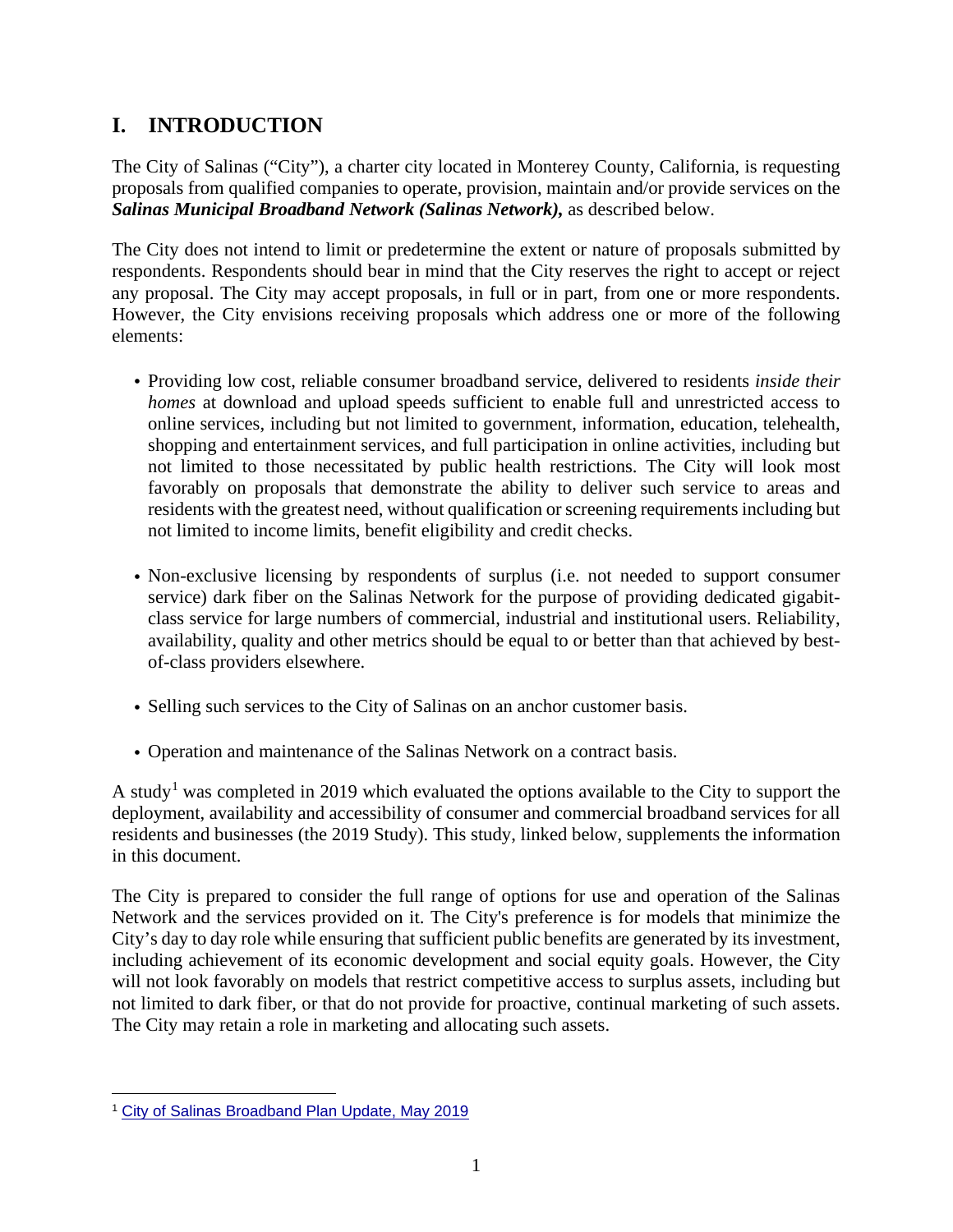Where appropriate, respondents should provide a conceptual proposal for structuring a relationship with the City, including partner responsibilities and revenue sharing as appropriate. The City is willing to consider any options that meet its goals. Please note that the term "partner" is used generically herein and does not refer to any specific type of organizational form or ownership and/or management structure, and the City is not expressing a preference for one particular type of model over another.

The City is not soliciting proposals based on any particular design, technology, business model or solution. Any proposal presented to the City as a result of this RFP and the documents referenced herein will be the sole responsibility of the respondent.

The City is expected to receive \$50,459,386 from the American Rescue Act. The City does not know at this time whether any of these funds would be allocated towards the development of broadband infrastructure. Any proposals submitted must include at least one scenario where none of these funds are available, and proposals that do not include an option that meets the City's goals without the use of federal money may be summarily rejected. However, the City will consider submittals that also include scenarios where a portion of these funds are incorporated into the project.

# **II. SCOPE**

### **A. Salinas Municipal Broadband Network**

The City is completing construction of a 1.5 mile, 288-strand municipal fiber optic network in the Downtown area. The City intends to license the use of fiber strands on this network, at prices and on terms consistent with comparable municipal dark fiber networks in California. The City owns an additional 1.1 miles of 12-strand fiber optic cables which support City operations and may be available for licensing to third parties on a limited basis. Together, these assets are referred to herein as the "City Network". Respondents may propose prices and terms, and the City may, at its sole discretion, set prices and terms.

The City executed a Reciprocal Fiber Agreement with ExteNet Systems, attached hereto as an appendix. This agreement allows qualified third parties approved by the City to license up to 24 strands of fiber on ExteNet's approximately 30-mile citywide network ("ExteNet Network") at a fixed cost of \$400 per systemwide strand per month.

These strands on the Extenet Network may not be used for CMRS service purposes and are allowed to be used for the following purposes:

- i. The provision of internet/broadband services by the Sub-Licensee directly to the ultimate consumer (i.e. retail) or to itself, excluding CMRS Services; and
- ii. To create points of connection between remote locations for the purposes of supporting the Sub-Licensee's internal network operations, where the Sub-Licensee is a governmental or other bona fide non-profit agency; and
- iii. Other purposes mutually agreed upon in writing by ExteNet and City.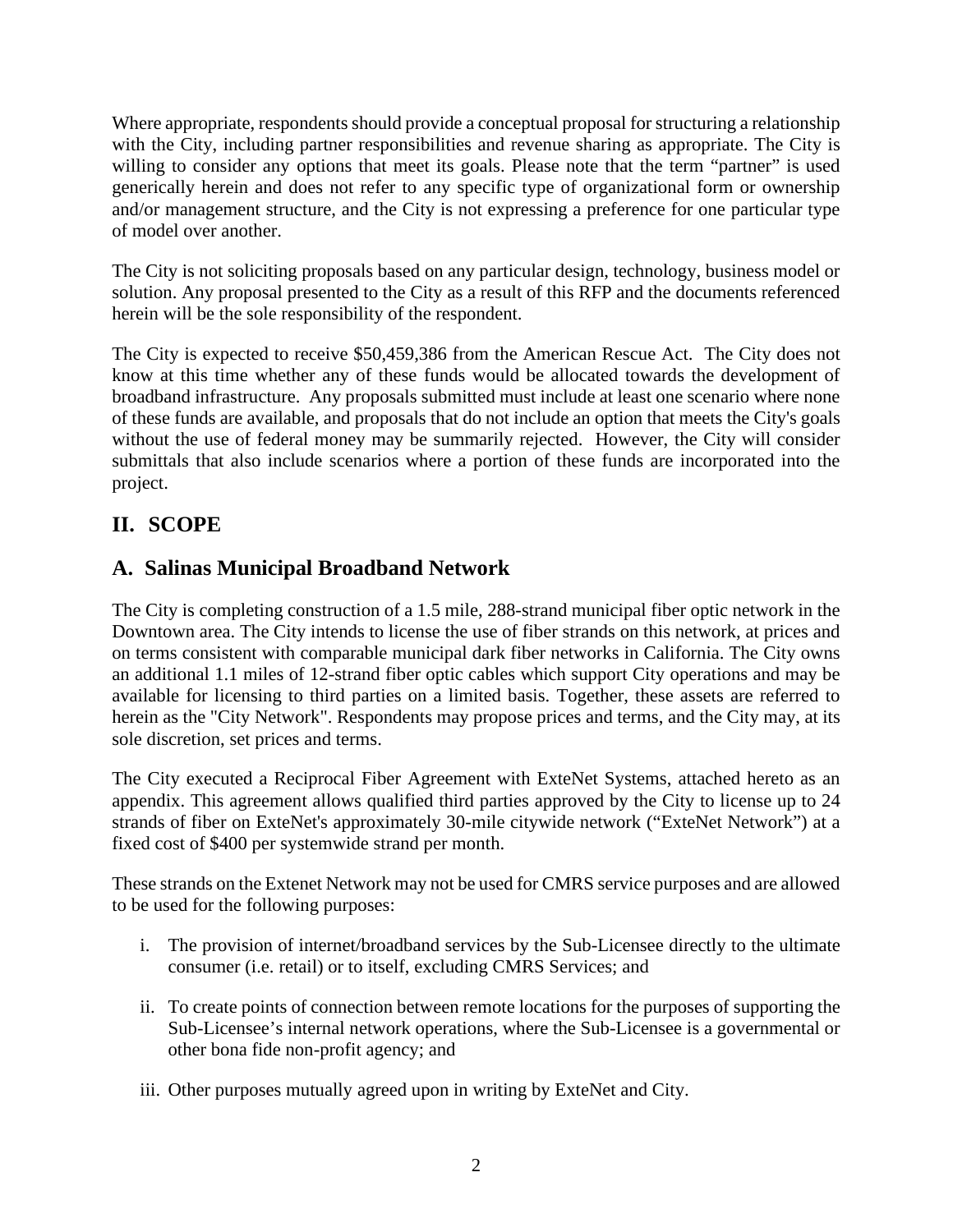Up to 8 of these strands may be reserved by the City for its own use, at no cost.

Together, these two, interconnected networks (City Network and Extenet Network) are referred to in this document as the Salinas Municipal Broadband Network (Salinas Network).

The City Network has an access point which is colocated with an access point for the open access Connected Central Coast (CCC) fiber route<sup>[2](#page-5-0)</sup>, which extends 91 miles from Santa Cruz, through Watsonville and Salinas, to Soledad, and interconnects to other long haul fiber networks at various points along the route (CPUC resolution linked below). Strands are currently available on the CCC route at a cost of \$8.50 per strand-mile per month.

Other long-haul middle mile fiber routes also pass through Salinas, as described in the 2019 Study.

The City owns other assets which may be useful to respondents, subject to availability. Respondents may include assumptions about the use of City assets in proposals, so long as all assumptions are fully explained. These assets include, but are not limited to:

- Space for equipment racks in City buildings located on the Salinas Network.
- Buildings, towers and other real property.
- 16,000 feet of telecommunications conduit that is available for use by respondents. Approximately 5,400 feet is in the core downtown business district, 1,600 feet in or near the planned Agricultural Technology Corridor and another 9,000 feet in an unincorporated area southwest of the city. The City makes no representations regarding the suitability or condition of this conduit and will bear no responsibility for assumptions made by respondents. Respondents are warned that some or all of this conduit may be occupied or otherwise inaccessible as a practical matter. The City, at its sole discretion, may install additional conduit and make it available to third parties.

Schematic maps in KML geodatabase format of the following resources are provided as an addendum to this Request for Proposals:

- City Network.
- ExteNet Network.
- Connected Central Coast fiber route.
- Other long-haul fiber routes.
- City conduit.

<span id="page-5-0"></span><sup>2</sup> California Public Utilities [Commission](http://tellusventure.com/downloads/salinas/cpuc_final_resolution_sunesys_10apr2014.pdf) Resolution T- 17429 Approval of Funding for the Grant Application of Sunesys, LLC, (U-6991 -C), from the California [Advanced](http://tellusventure.com/downloads/salinas/cpuc_final_resolution_sunesys_10apr2014.pdf) Services Fund (CASF) in the Amount of \$10,640,000 for the Connected Central Coast Unserved and [Underserved](http://tellusventure.com/downloads/salinas/cpuc_final_resolution_sunesys_10apr2014.pdf) Broadband Project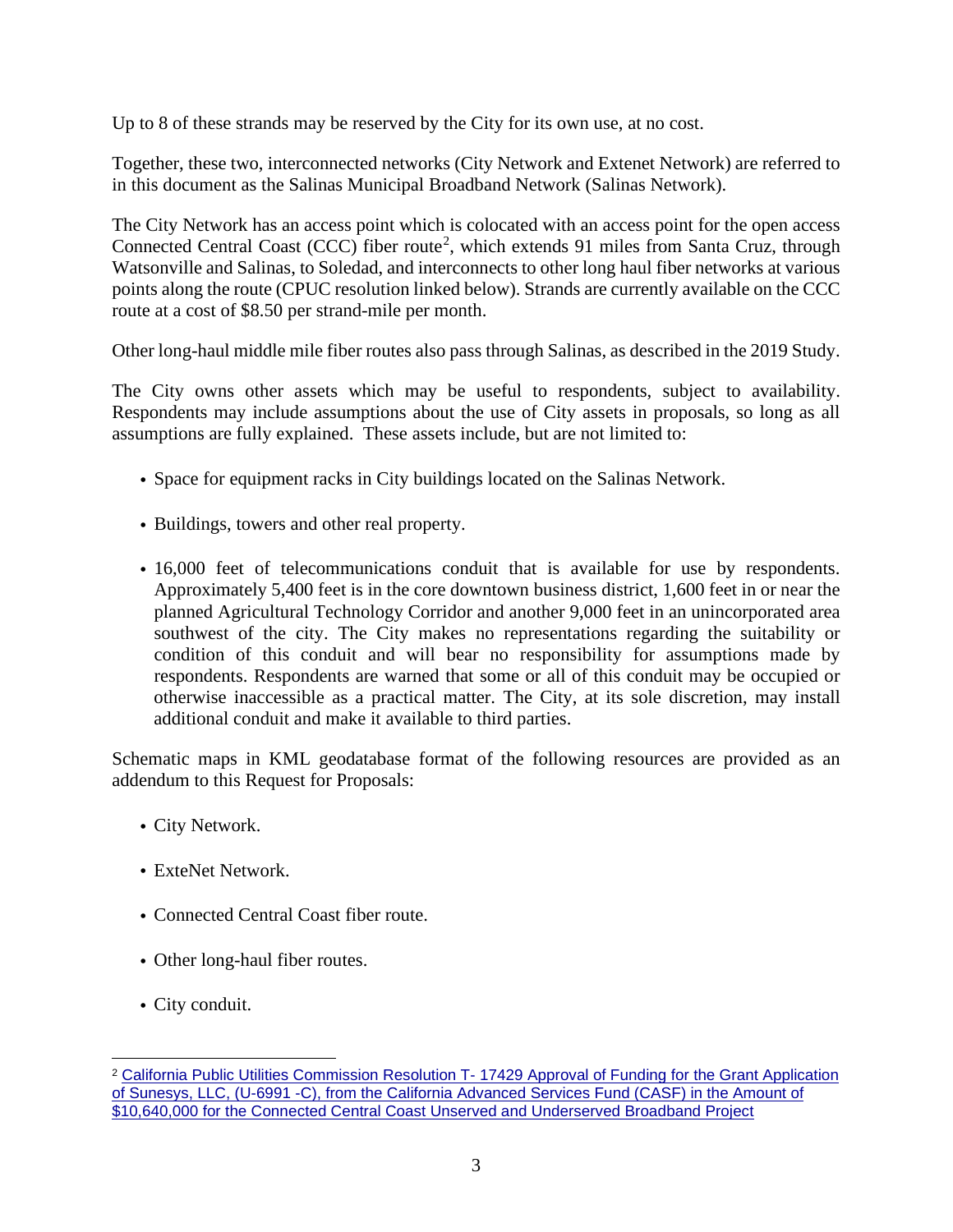### **B. Requirements**

There are no specified quantitative technical or financial performance requirements. Instead, respondents must show how their solutions will meet or exceed the service level, technical, financial, economic development and social equity results achieved in cities that have already pursued such projects.

Examples of where these benchmark systems have been deployed include consumer facing systems such as found in Gonzales, Loma Linda and Ontario, dark fiber systems in Palo Alto, Watsonville and San Leandro, and the lit fiber system in Santa Monica. Respondents may use other benchmark systems for purposes of comparison, but should be prepared to respond to questions that refer to these examples.

Proposals should provide information regarding the service and technology that will be deployed to meet City goals and needs, including, where applicable, service levels, cost, architecture, performance metrics, reliability and contractual methods for guaranteeing performance. This information must be sufficient to assess the suitability of the proposed solution and will be one of the factors used in judging the capabilities and qualifications of respondents. However, detailed designs are not expected or desired. If proposals include consumer service, information regarding rates and terms must be included.

Technical details should be sufficient to assess the flexibility, reliability, capacity, future-proofing and completeness of proposals. Capacity should be expressed both in terms of bandwidth and physical media, such as the number of fiber strands or capacity of electronic equipment. Consumer service levels should be expressed in terms of speeds for individual customers, system capacity specifications (overall *and* on a granular basis, such as by node) sufficient to assess ability to deliver such speeds, as well as latency, uptime, customer contact metrics and installation and repair response times.

Respondents must disclose any current or past contracts with local governmental agencies for services that are similar to services proposed, offered or contemplated in their responses.

The City reserves the right to require respondents to answer questions and provide additional information upon request.

### **C. Business Model**

Proposals that include operation and maintenance of the Salinas Network should provide appropriate details, including delineation of responsibilities among partners, financial responsibility and liability, operating costs and a business plan description. Respondents are advised that the City expects any agreements to include performance metrics, with liquidated damages and/or stated penalties for non-performance.

The City is willing to consider a wide range of business models and roles within those models. However, its preference is for a model that does not involve a direct City role in day to day operations. The City will look favorably on proposals that strike an equitable balance between its economic development and social equity goals and partners' return on investment requirements.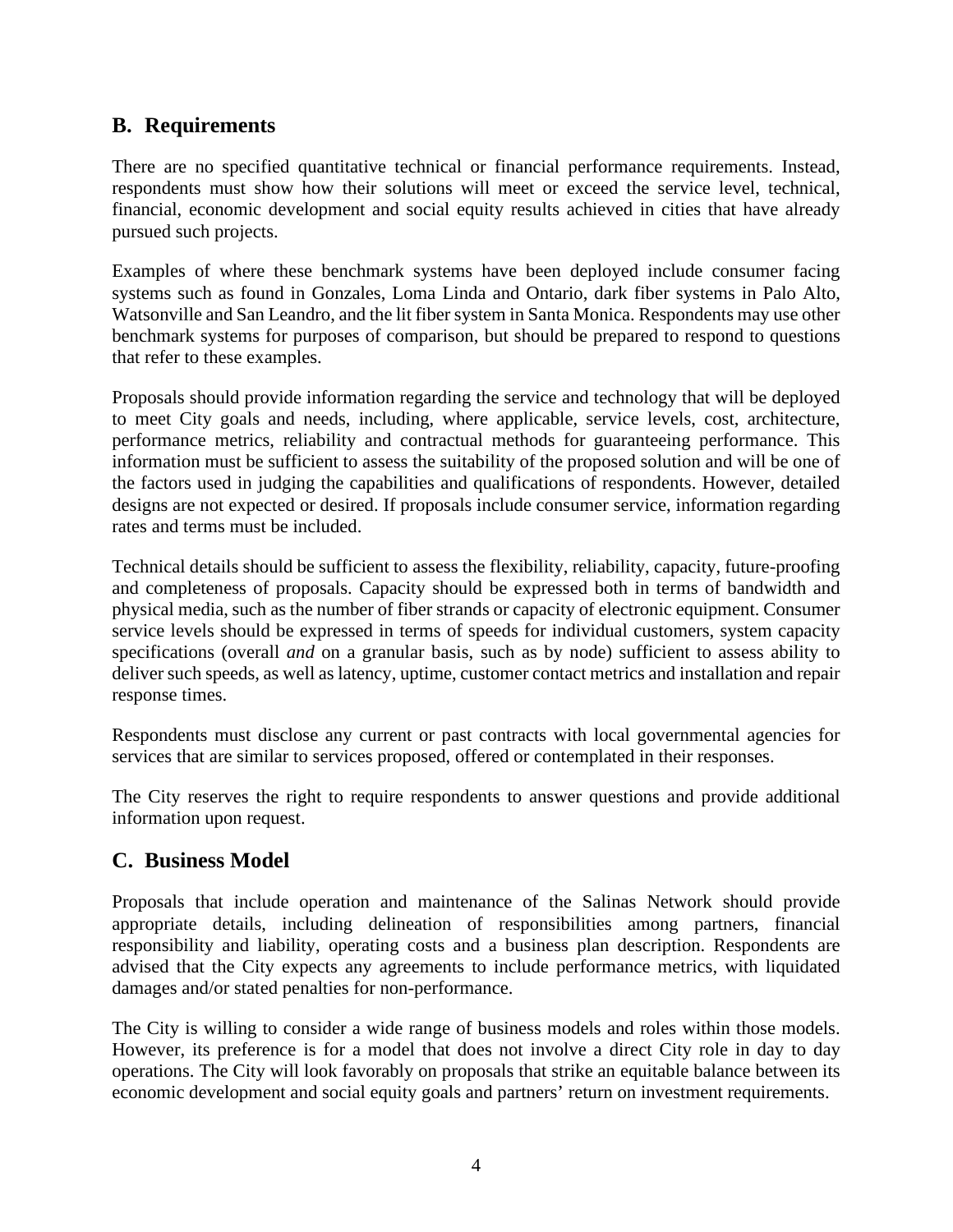This description must address:

- 1. Roles and responsibilities for the respondent, the City and other partners, if any, including financial responsibilities.
- 2. Services, additional facilities and City-owned assets that will be utilized by the respondent and/or offered to customers.
- 3. Services and facilities that will be offered directly by the respondent and indirectly via third parties.
- 4. The means by which these services and facilities will be marketed, provisioned, supported and maintained. Time limits for fulfilling maintenance and repair requests, service enquiries, service orders, technical support and other customer service needs must be stated and expressed in hours.
- 5. Pricing strategy.
- 6. Financial performance metrics necessary to ensure sustainability.
- 7. Technical performance metrics that will be used to evaluate system performance over time.
- 8. Operational details, for example how network operations will be managed, customer support provided, and maintenance scheduled and performed.
- 9. Staffing plans, including the number of employees to be based in Salinas.

### **D. Schedule**

Respondents should provide an implementation schedule. The schedule may be conditioned on the availability of specific resources, such as a particular intercity fiber network, but must include contingency plans that allow for completion within an acceptable amount of time if such conditions are not met.

### **III. PROPOSAL FORMAT**

Proposals should include a description of the qualifications and capabilities of respondents, including examples of past projects, particularly of a similar nature. A summary of the financial structure and condition of the company is required, and the City may request more detailed information, including audited financial statements, during the evaluation and selection process.

The proposal must include the name, contact information and a brief biography of the primary manager and the person who is the primary point of contact during the evaluation, selection and negotiation process, if different. Brief biographies of other key personnel should also be included.

The City does not wish to discourage respondents by requiring lengthy or time-consuming submissions. Proposals should not contain detailed system designs but should include sufficient technical detail to evaluate performance and technical and financial feasibility. Proposals should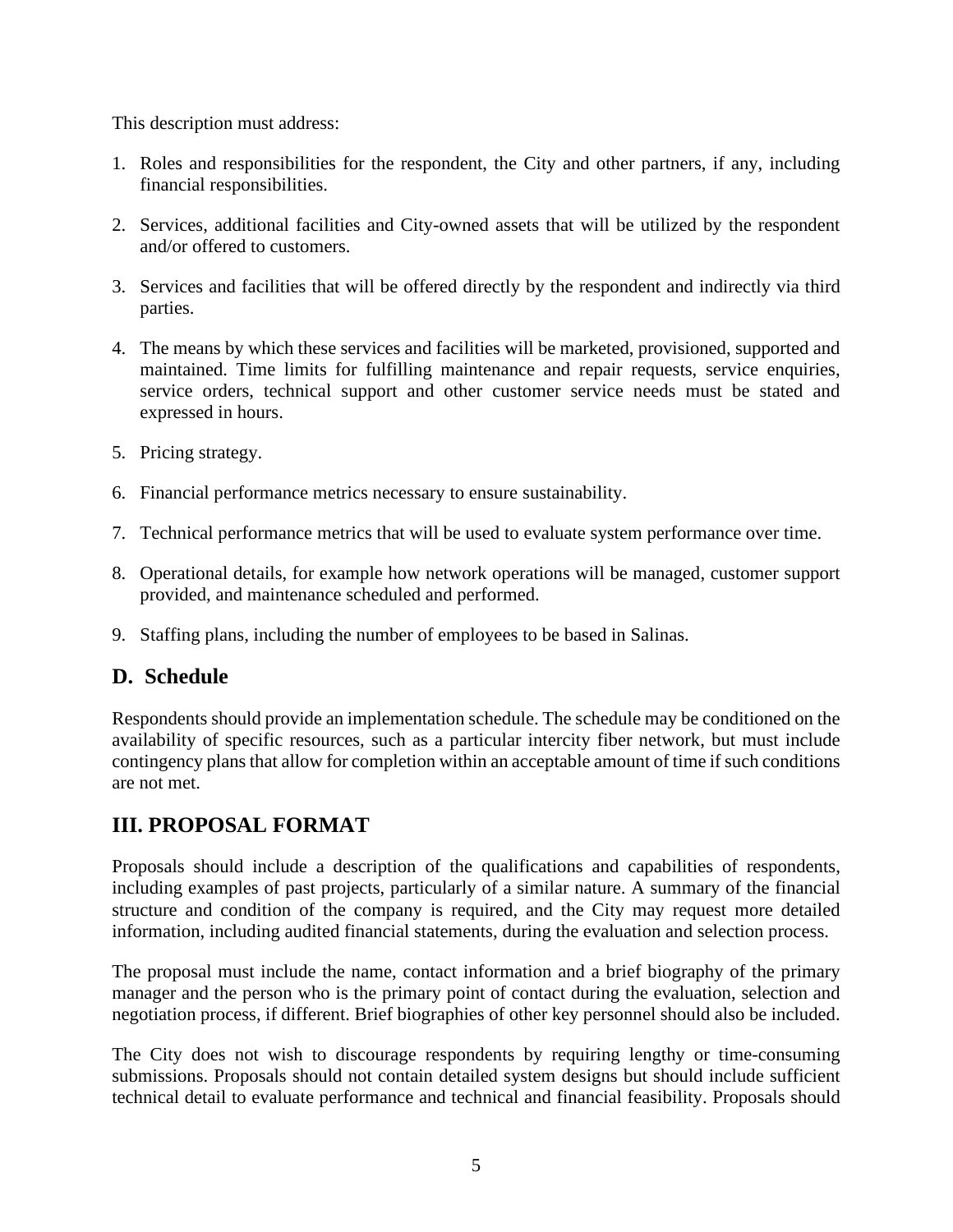not exceed 25 pages in length and shorter proposals are welcome so long as the above points are addressed. Additional material such as background information on the company, resumes, general product and technology specifications or other information the respondent considers relevant may be included as an appendix, however materials that are overly elaborate, or of an advertising, catalog or promotional nature, or provided by third parties are not desired.

The City reserves the right to request additional information during the evaluation and selection, process and to require substantially more extensive and detailed information in the course of any subsequent contract negotiations.

### **IV. SELECTION PROCESS**

## **A. Qualifications**

All proposals received by the due date will be evaluated by the City. Only information which is received in response to the RFP or any subsequent interview or information request will be evaluated. The City will judge the responses of each proposing firm in several critical areas. Selected proposers may be invited to an oral interview.

### **B. Selection Criteria**

The City will select the most qualified proposal based on the following factors. Responses to the RFP should address the qualities and indicators that are listed below:

#### 1. *Ability of the Respondent to Meet Requirements and Objectives.*

An assessment of the overall quality of the proposal. Qualities and indicators that will receive consideration include the proposer's detail and clarity of discussion as to the proposer's approach to implementation; the proposer's performance in identifying any special problems or concerns which may be associated with its plans and preliminary ideas about how these obstacles should be addressed; the inclusion of any unique approaches which are designed to save time and money or increase the benefits or effectiveness of the proposed work; the demonstrated ability to work with governmental bodies; and a full understanding of applicable laws or regulations.

#### 2. *Ability of the Proposer to Carry Out and Manage the Proposal and Sustain it Over Time.*

An assessment of the past experience of the organization in general. Qualities and indicators that will receive consideration include the number, types and scale of projects, particularly fiber optic projects, the organization or its employees have completed and operated; the variety of projects completed and a demonstration of the organization's ability to undertake this project; the general level of experience in the areas of supervision, observing, monitoring and financing fiber optic projects; the organization's ability to meet timetables and quality control objectives; the respondent's ability to meet and held accountable for contract requirements; and the demonstrated general ability to bring about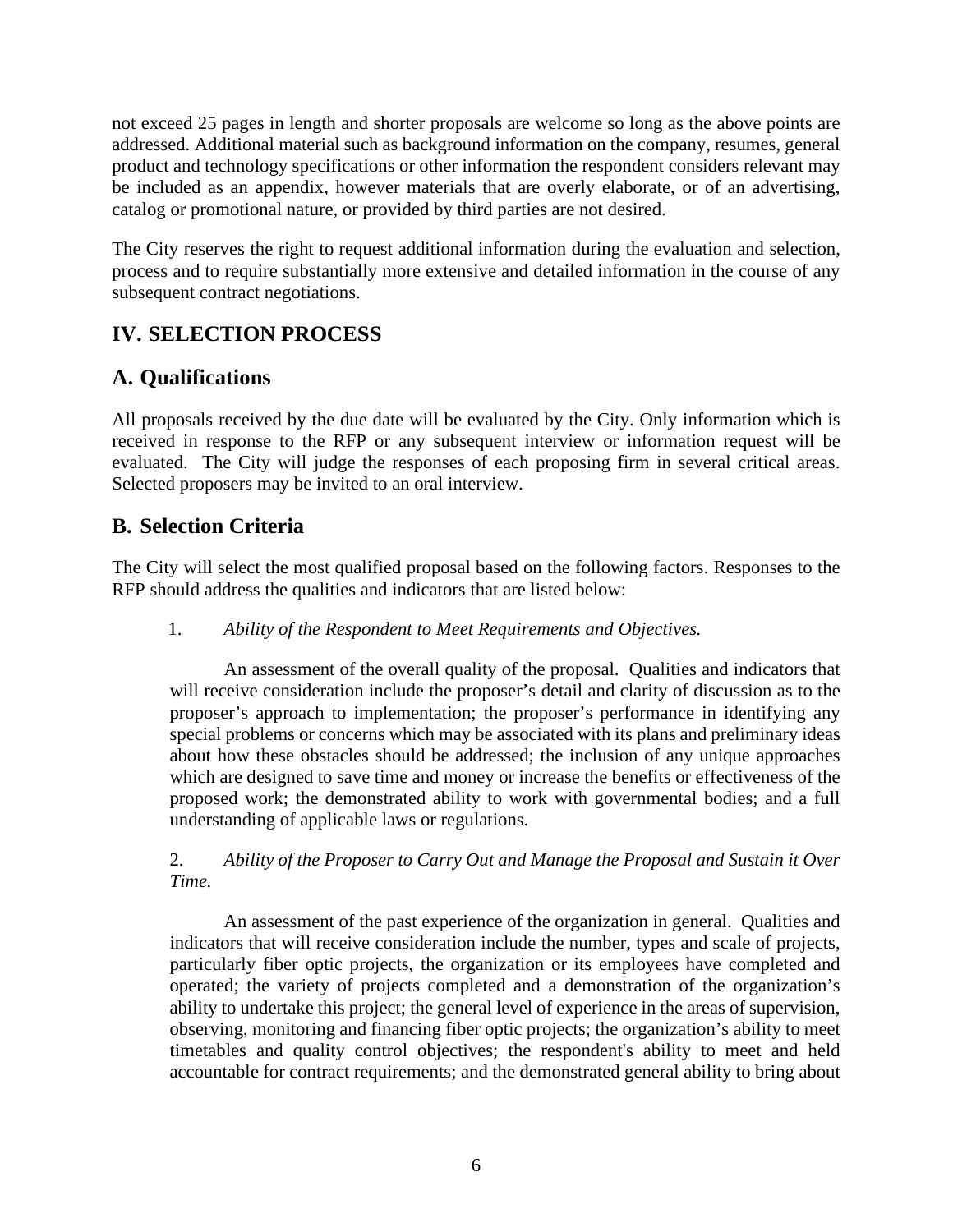a successful completion of projects under the proposer's direction and operate projects over the long term.

#### 3. *Financial Position and Capabilities of the Proposer.*

An assessment of the proposer's financial capacity and expertise. The proposer must demonstrate the ability to fund its activities and sustain operations over the long term, including covering unanticipated expenses due to higher than anticipated costs or lower than anticipated revenues.

#### 4. *Current Workload of the Organization.*

An assessment of the perceived ability of each organization to devote the necessary human resources and management attention. Qualities and indicators that will receive consideration include the number and size of the projects presently being performed by each organization and the assigned staff; the status of existing projects; the past ability of the organization to deliver projects on a timely basis; and the nature of the existing projects that are behind schedule or past the completion date.

### **V. PROPOSAL DUE DATE, DELIVERY AND AWARD**

#### **A. Proposed Selection Schedule**

Deadline for Submitting Written Questions: April 9, 2021

City's Response to Written Questions: April 16, 2021

Deadline for Submission of Proposals: April 30, 2021

Tentative Selection Interview Dates: May 10-14, 2021

Final Selection: June 8, 2021

#### **B. Delivery**

The proposal, clearly marked with the project description, should be submitted no later than:

April 30, 2021

to either the physical or email addresses below. All copies received by that time will be date and time stamped. Proposals may not be accepted after this time. Proposals should be addressed to:

> Andrew Myrick City of Salinas 200 Lincoln Avenue Salinas, CA 93901 [andym@ci.salinas.ca.us](mailto:andym@ci.salinas.ca.us)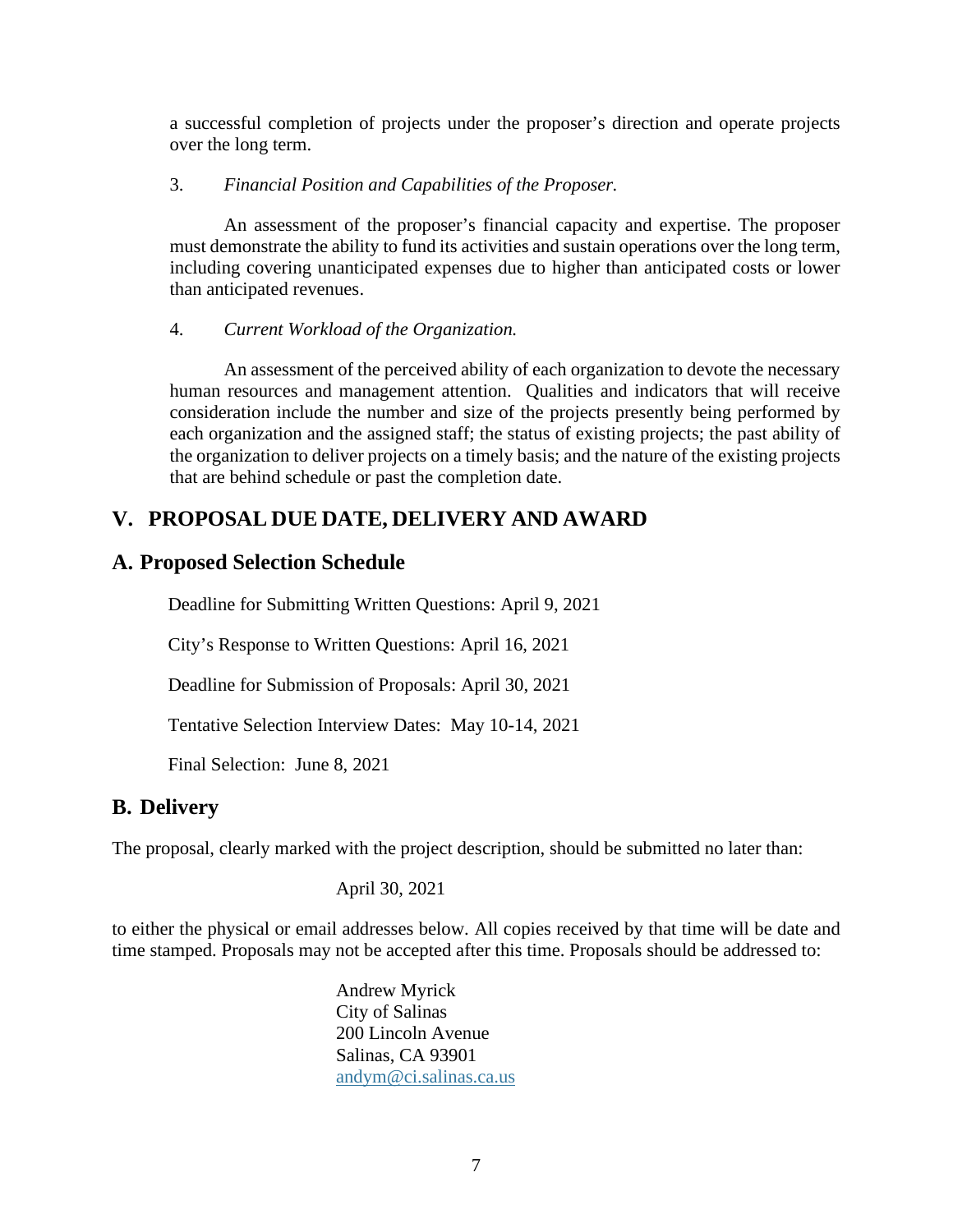Emailed proposals will be accepted and are preferred. Hand carried proposals will be accepted at the above address. Faxed proposals will not be accepted.

### **C. Award of Contract**

It is anticipated that a final decision regarding contract awards will be made by the Salinas City Council at the June 8, 2021 meeting.

### **VI. CONDITIONS OF REQUEST**

#### **A. General Conditions**

The City reserves the right to cancel or reject all or a portion or portions of the Request for Proposals without notice. Further, the City makes no representations that any agreement will be awarded to any organization submitting a proposal. The City reserves the right to reject any and all proposals submitted in response to this request or any addenda thereto.

Any changes to the proposal requirements will be made by written addendum.

#### **B. Liability of Costs and Responsibility**

The City shall not be liable for any costs incurred in response to this Request for Proposals. All costs shall be borne by the person or organization responding to the request. The person or organization responding to the request shall hold the City harmless from any and all liability, claim or expense whatsoever incurred by or on behalf of that person or organization. All submitted material becomes the property of the City of Salinas.

The selected proposer will be required to assume responsibility for all services offered in the proposal whether or not they possess them within their organization. The selected proposer will be the sole point of contact with regard to contractual matters or other liabilities, including payment of any and all charges resulting from the contract.

### **C. Public Nature of Proposal Material**

Responses to this Request for Proposals become the exclusive property of the City. At such times as a formal recommendation to award an agreement to one proposers is made to the awarding authority, all submittals received in response to this Request for Proposals become a matter of public record and shall be regarded as public records, with the exception of those elements in each submittal which are defined by the proposer as business or trade secrets and plainly marked as "Confidential," "Trade Secret," or "Proprietary", unless disclosure is required under the California Public Records Act or other applicable law. Any submittal which contains language purporting to render all or significant portions of the proposal "Confidential," "Trade Secret," or "Proprietary," shall be regarded as non-responsive.

Although the California Public Records Act recognizes that certain confidential trade secret information may be protected from disclosure, the City may not be in a position to establish that the information that a proposer submits is a trade secret. If a request is made for information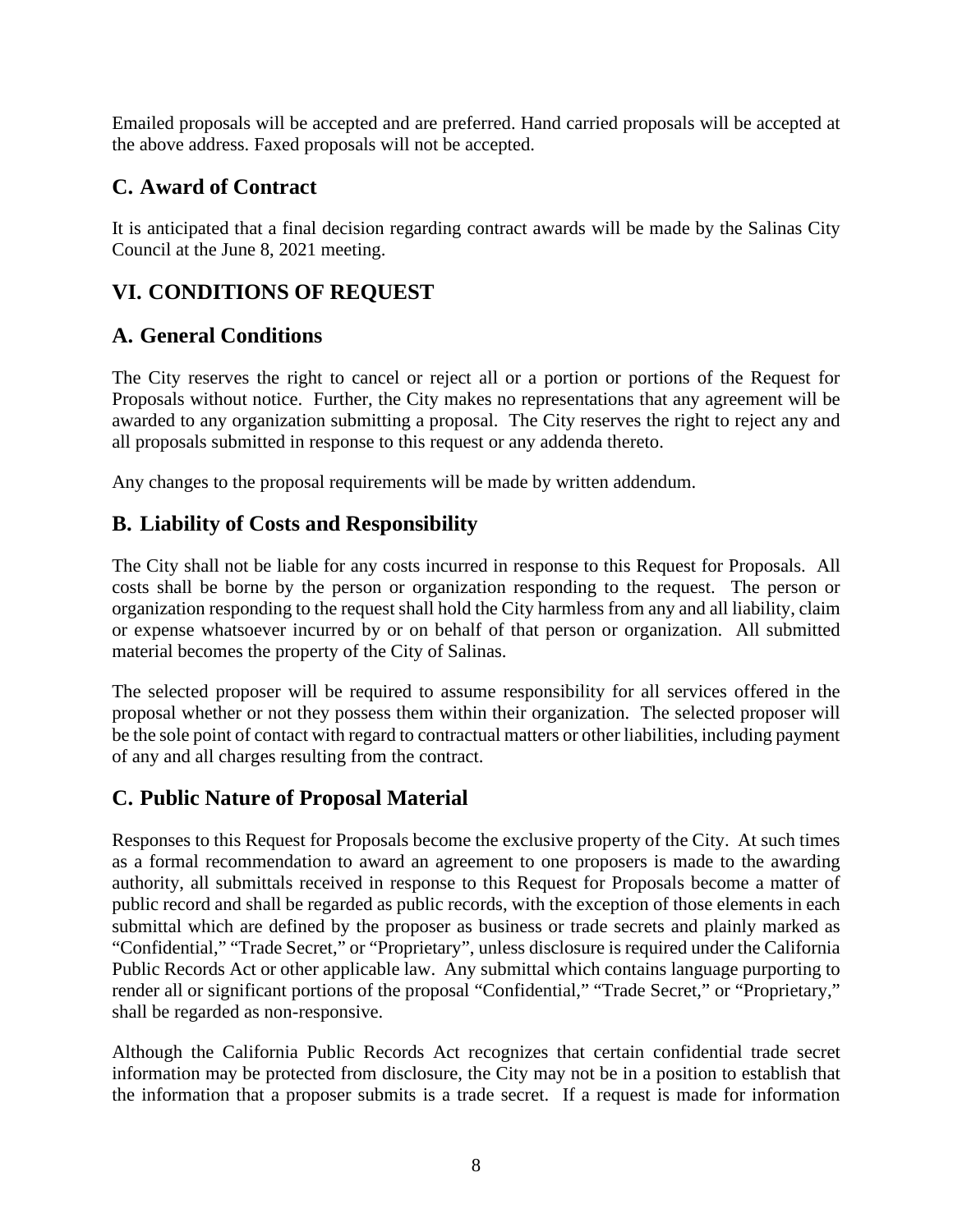marked "Confidential," "Trade Secret," or "Proprietary," the City will provide the proposer who submitted the information with reasonable notice to allow the proposer to seek protection from disclosure by a court of competent jurisdiction.

# **D. Validity**

The proposer agrees to be bound by its proposal for a period of ninety (90) days commencing from the date proposals are due, during which time the City may request clarification or correction of the proposal for the purpose of evaluation. Amendments or clarifications shall not affect the remainder of the proposal, but only the portion so amended or clarified.

### **E. Permits and Licenses**

Proposer, and all of proposer's subcontractors, at its and/or their sole expense, shall obtain and maintain during the term of any agreement, all appropriate permits, certificates and licenses including, but not limited to, a City Business License, which will be required in connection with the performance of services hereunder.

## **F. Oral and Written Explanations**

The City will not be bound by oral explanations or instructions given at any time during the review process or after the award. Oral explanations given during the review process and after award become binding only when confirmed in writing by an authorized City official. Written responses to question(s) asked by one proposer will be provided to all proposers who received this Request for Proposals.

### **G. Proposer's Representative**

The person signing the proposal must be a legal representative of the firm authorized to bind the firm to an agreement in the event of the award.

### **H. Insurance**

General liability, automobile, professional liability, and workers' compensation insurance are required in the amount set forth in the attached sample agreement.

### **VII. AVAILABILITY OF DOCUMENTS**

Copies of the study referenced above are available for review at Salinas City Hall, 200 Lincoln Ave., Salinas, CA 93901.

The study is also available for download at:

<https://www.cityofsalinas.org/our-city-services/city-manager/economic-development>